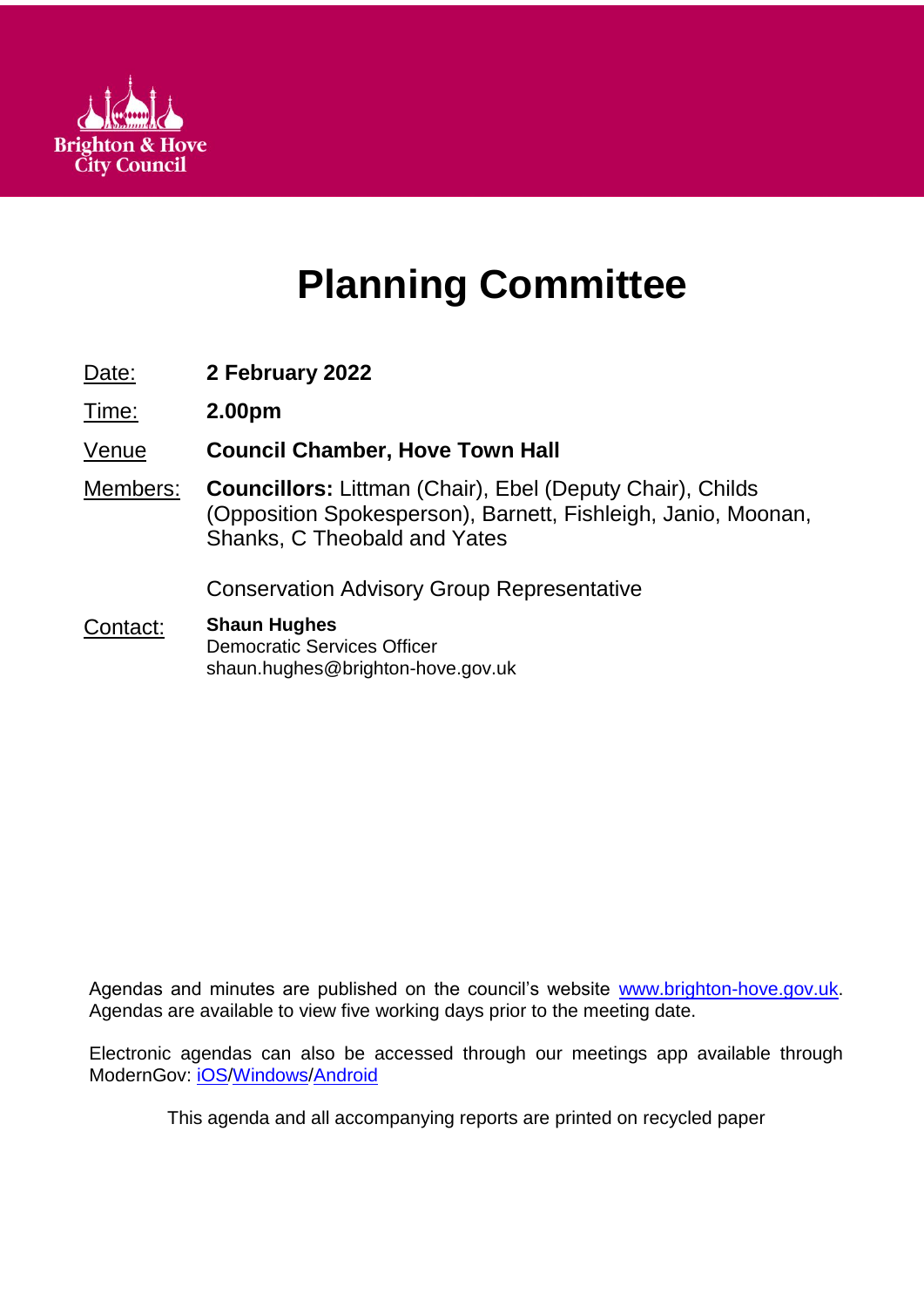#### **PART ONE Page No.**

#### **71 PROCEDURAL BUSINESS**

**(a) Declaration of Substitutes:** Where Councillors are unable to attend a meeting, a substitute Member from the same Political Group may attend, speak and vote in their place for that meeting.

#### **(b) Declarations of Interest or Lobbying**

- (a) Disclosable pecuniary interests;
- (b) Any other interests required to be registered under the local code;
- (c) Any other general interest as a result of which a decision on the matter might reasonably be regarded as affecting you or a partner more than a majority of other people or businesses in the ward/s affected by the decision.

In each case, you need to declare

- (i) the item on the agenda the interest relates to;
- (ii) the nature of the interest; and
- (iii) whether it is a disclosable pecuniary interest or some other interest.

If unsure, Members should seek advice from the committee lawyer or administrator preferably before the meeting.

- (d) All Members present to declare any instances of lobbying they have encountered regarding items on the agenda.
- **(c) Exclusion of Press and Public:** To consider whether, in view of the nature of the business to be transacted, or the nature of the proceedings, the press and public should be excluded from the meeting when any of the following items are under consideration.

*NOTE: Any item appearing in Part 2 of the Agenda states in its heading the category under which the information disclosed in the report is exempt from disclosure and therefore not available to the public.*

*A list and description of the exempt categories is available for public inspection at Brighton and Hove Town Halls.*

#### **72 MINUTES OF THE PREVIOUS MEETING**

Minutes of the meeting held on 12 January 2022 to be circulated separately.

### **73 CHAIR'S COMMUNICATIONS**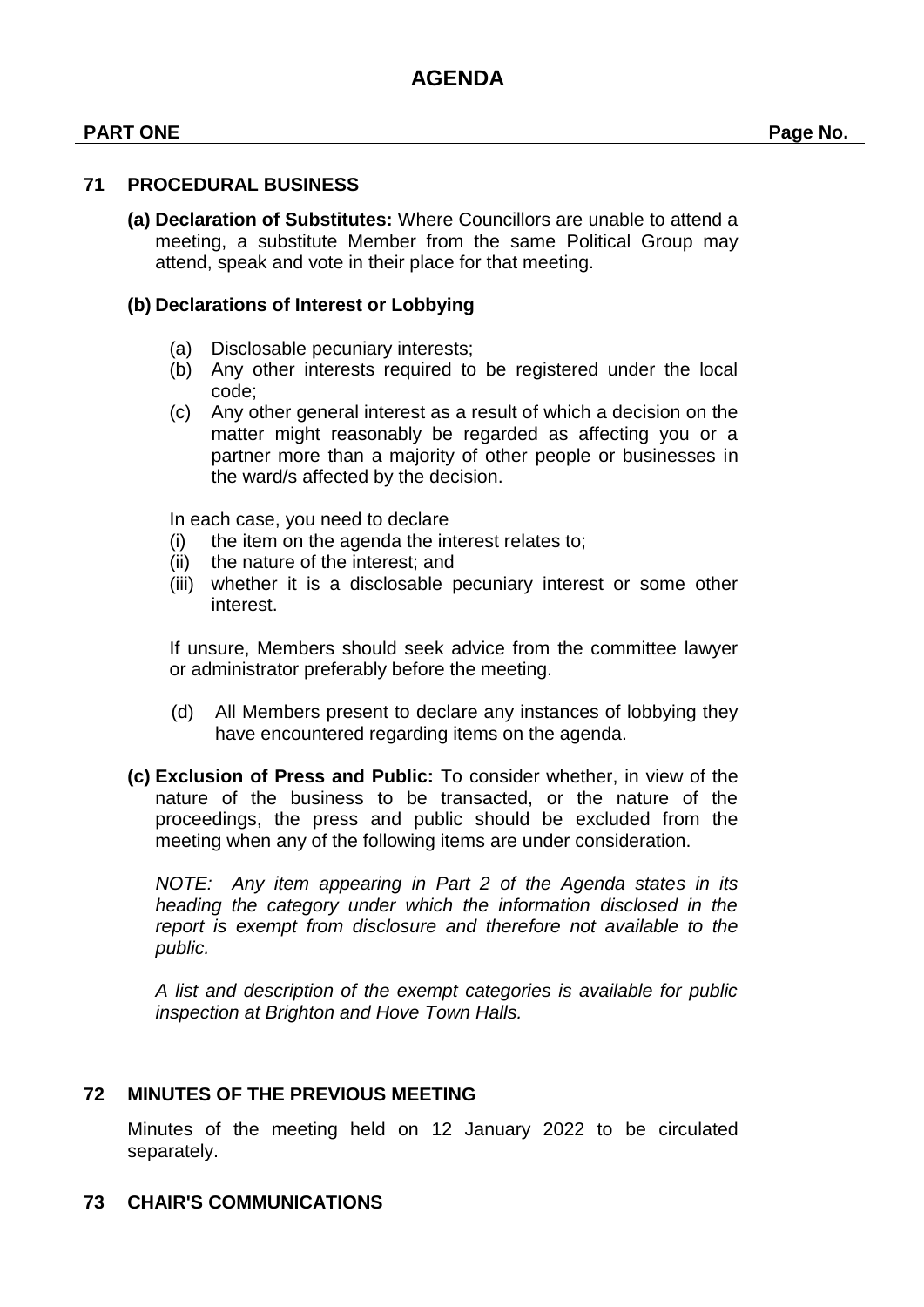#### **74 PUBLIC QUESTIONS**

**Written Questions:** to receive any questions submitted by the due date of 12 noon on Thursday 27 Janaury 2022.

#### **75 TO AGREE THOSE APPLICATIONS TO BE THE SUBJECT OF SITE VISITS**

#### **76 TO CONSIDER AND DETERMINE PLANNING APPLICATIONS**

*Please note that the published order of the agenda may be changed; major applications will always be heard first; however, the order of the minor applications may be amended to allow those applications with registered speakers to be heard first.*

#### **MAJOR APPLICATIONS**

|    | $\mathsf{A}$              | BH2021/03511 - Court Farm, King George VI Avenue, Hove - Full<br>Planning                                                                                                  | $1 - 38$    |  |
|----|---------------------------|----------------------------------------------------------------------------------------------------------------------------------------------------------------------------|-------------|--|
|    | B                         | BH2021/03011 - 186-187 Lewes Road, Brighton - Full Planning                                                                                                                | $39 - 62$   |  |
|    | $\mathsf{C}$              | BH2021/03525 - Land to the East of Coldean Lane, North of Varley<br>Halls, South of A27 - Removal or Variation of Condition                                                | $63 - 88$   |  |
|    | <b>MINOR APPLICATIONS</b> |                                                                                                                                                                            |             |  |
|    | D.                        | BH2021/03117 - 10 Roedean Crescent, Brighton - Full Planning                                                                                                               | $89 - 106$  |  |
|    | E                         | BH2021/01841 - 45 and 46 Trafalgar Street, Brighton - Full Planning                                                                                                        | $107 - 124$ |  |
|    | F                         | BH2021/03900 - Rockwater, Kingsway, Hove - Full Planning                                                                                                                   | 125 - 136   |  |
| 77 |                           | TO CONSIDER ANY FURTHER APPLICATIONS IT HAS BEEN<br>DECIDED SHOULD BE THE SUBJECT OF SITE VISITS FOLLOWING<br><b>CONSIDERATION AND DISCUSSION OF PLANNING APPLICATIONS</b> |             |  |

#### **INFORMATION ITEMS**

#### **78 LIST OF NEW APPEALS LODGED WITH THE PLANNING INSPECTORATE 137 - 140**

(copy attached).

#### **79 INFORMATION ON INFORMAL HEARINGS/PUBLIC INQUIRIES**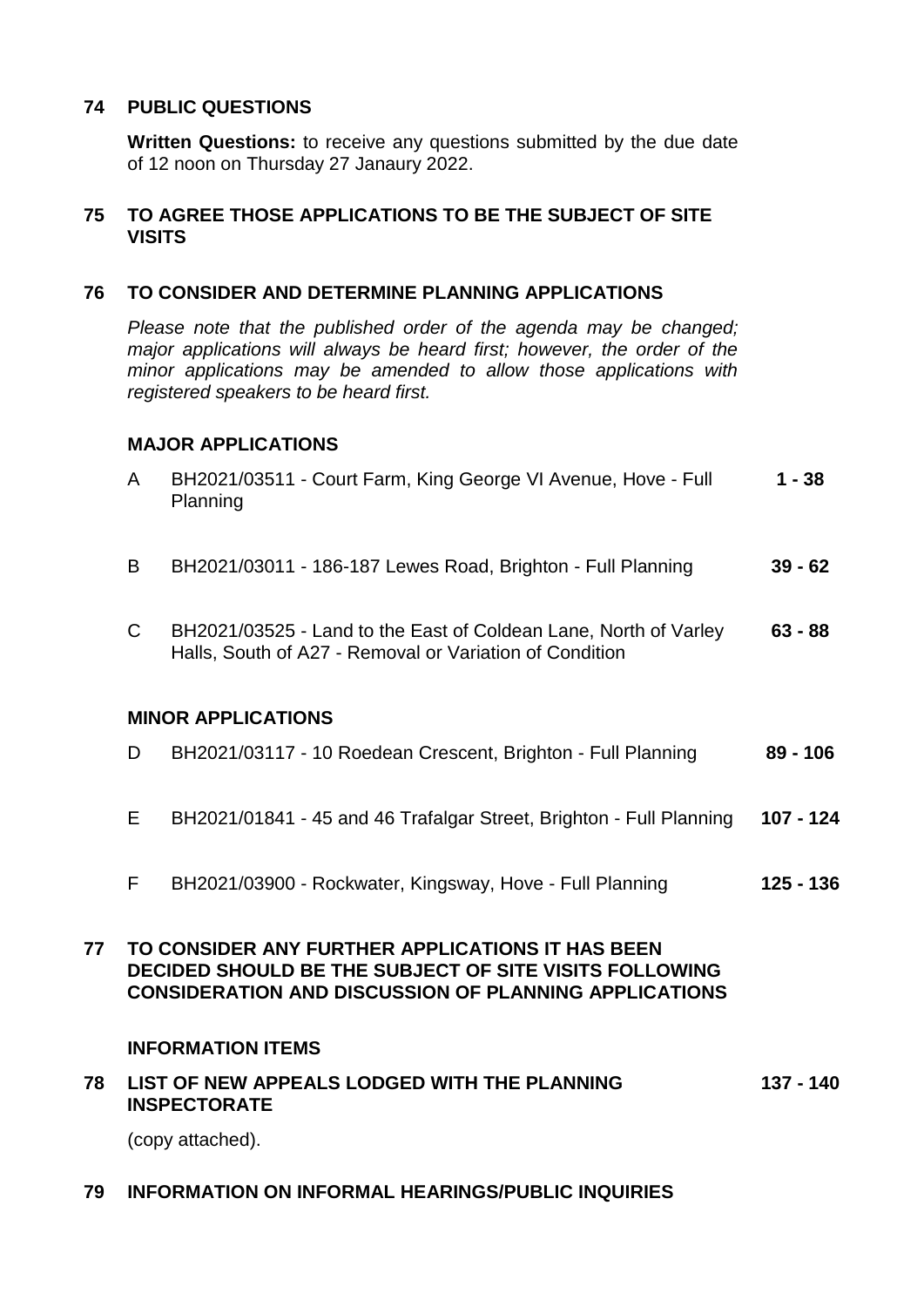None for this agenda.

## **80 APPEAL DECISIONS 141 - 142**

(copy attached).

Members are asked to note that plans for any planning application listed on the agenda are now available on the website at: [http://www.brighton-hove.gov.uk](http://www.brighton-hove.gov.uk/index.cfm?request=c1199915)